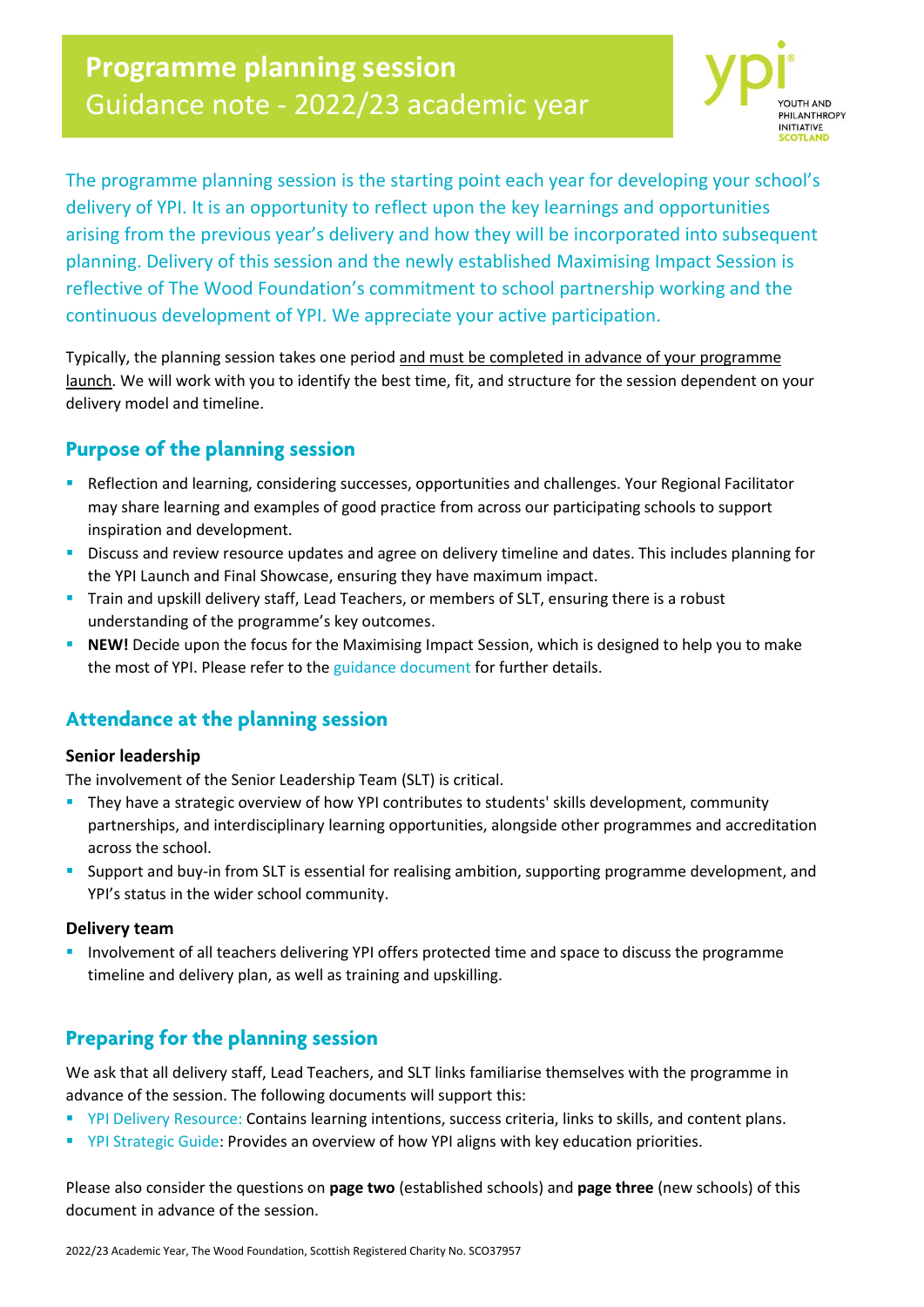

### **Areas for discussion at the planning session (established schools)**

In advance of the session, consider the following questions to support reflection, planning, and programme development.

#### **Successes and challenges**

- **E** What has worked well? What have been the highlights and learnings from the school's YPI delivery approach?
- Did the school experience any challenges which had an impact on programme success and delivery? How did your school work to overcome these?

#### **Programme delivery**

- How do you plan to deliver YPI in the forthcoming year? Are there any noteworthy changes to the model or delivery team?
- **■** What is your proposed timeline including estimated dates for your YPI Launch and Final Showcase?
- **E** How can you ensure your Launch is motivating and engaging for young people? Have you considered how alumni and charity input could add value?
- How can you deliver an impactful YPI Final Showcase that is valued by the school community?
- Are there areas of programme delivery you would like to focus on for further development and improvement?
- **EXT** If applicable, what have you learned from delivering a digital or blended YPI programme? Are these learnings being implemented/further utilised this year?
- **E** How can you support students to engage meaningfully with their charities? What learnings can be taken from the last two years? How are you encouraging and supporting in-person visits?
- Are there any challenges that you foresee relating to the delivery of YPI? How can these be overcome?
- **■** How are you preparing for School Partnership Funding, either this year or in future years? How can this align with your YPI delivery or legacy?

#### **Maximising programme impact**

The Maximising Impact Session is a newly established core feature of the YPI Scotland support structure. It is designed to help you to make the most of YPI in your school and support continuous improvement. The focus of the session is flexible and bespoke to your school's context. At your planning session, there will be an opportunity to discuss and collaboratively agree on the format and focus for the session. Please refer to the [Maximising Impact Session guidance](https://ypiscotland.org.uk/wp-content/uploads/Maximising_Impact_session_guidance.pdf) in our Educator Zone for further details.

Considerations may include:

- What are your aims and objectives for YPI?
- **E** How does YPI align with your skills framework, improvement priorities and curricular activity? *Consider: IDL opportunities; faculty/school improvement plans; skills profiling/DYW, accreditation.*
- **•** What do you think are the key learning experiences that will benefit students? Do you feel that your students would agree? If not, how can you bridge this gap?
- How can you support students to deliver creative and impactful presentations?
- How can you support students to engage meaningfully with their charities and establish robust, specific business cases for their presentations?

**If you have any questions in advance of your programme planning session, please contact your Regional Facilitator, or email the central YPI team at [ypi@thewoodfoundation.org.uk.](mailto:ypi@thewoodfoundation.org.uk)**